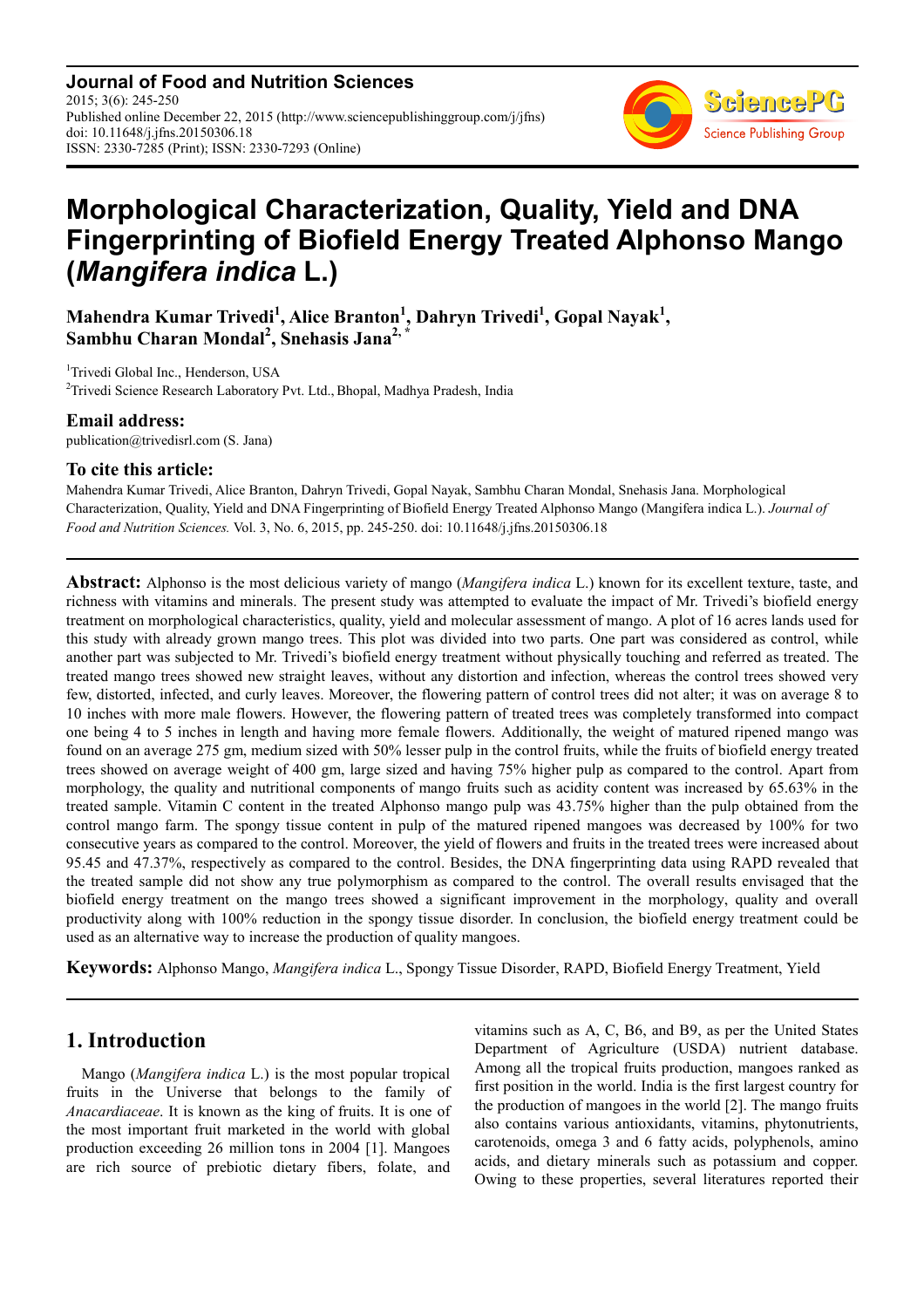effectiveness in the inhibition of prostate and skin cancer [3- 5]. It also protects serum oxidative stress in senile people due to its antioxidant properties [6]. Antiproliferative activity of mangoes inter and intra fruits (peel and flesh) has been reported on breast cancer cell line [7]. Banerjee *et al.* reported that due to presence of polyphenolics component it suppressed tumor growth in breast cancer xenografts in the mice model [8]. From the literature, it was found that mango extracts can prevent or arrest certain colon and breast cancer cells *in vitro* model [9].

The extract of *M. indica* has been reported for antiviral, antibacterial, analgesic, anti-inflammatory and immunomodulatory activities [10]. Complementary and alternative medicine (CAM) is increasing in biomedical health care sector. Among the alternative medicine, biofield therapies have claimed to modulate an individual's energy field for healing and wellbeing [11]. Any living body possesses some energy, and this energy can transformed from one form to another. Human body has a tremendous resource of certain kind of energy, responsible for physical, emotional or mental activities. Human can achieve this kind of energy from food, water and light. These are the main resources of life [12]. The National Center for Complementary and Integrative Health (NCCIH), recommended the use of CAM therapies like biofield energy as an alternative in the healthcare field. About 36% of US citizens regularly use some form of CAM [13], in their daily activities. In the year 2002, Korotkov K measured the human energy field level during CAM therapy with the help of computerized gas discharge visualization (GDV) technique based on Kirlian effect. They claimed it is a first tool to visualize the distribution of human's fields, more easily, reproducibly, graphically and, very inexpensive [14, 15].

Mr. Trivedi's unique biofield treatment (The Trivedi effect® ) has been extensively contributed in scientific communities in the field of agricultural science [16-19], chemical science [20], etc. Due to the necessity of mango as the food resource, and to improve its overall productivity an effective measure need to be established. Under these circumstances, the present work was undertaken to evaluate the effect of biofield energy treatment on mangoes in relation to morphological characteristics of leaves, flowers and fruits, quality, and yield. The genetic analysis was performed using random amplified polymorphic DNA (RAPD).

# **2. Materials and Methods**

All the trees were 32 years old at the time of treatment and had the spongy tissue disorder in mango fruits. An experiment on mango was designed at Wakavali mango orchard (16 acres lands), Dapoli, Maharashtra, India. The trees in this orchard were divided into two parts by an imaginary line. One part of the trees was selected for Mr. Trivedi's biofield energy treatment and the other part was selected as control trees. The treatment was given at the time when the flowering was completed and about 30% of the flowers were already converted into fruit. The control plot included 75 and the treated plot had 55 mango trees. Further,

the cultivation practices were the same as for the annual plants; *i.e.,* the control trees were given standard irrigation, fertilization, pesticides and fungicides, whereas the treated trees were given only irrigation. Five months later, the treatment was given to the mango trees, the matured fruits were harvested and analyzed for the presence of spongy tissue in the pulp, fresh weight of fruit, yield, quality assessment of the fruits (reducing and total sugar, vitamin C, acidity and TSS content), and general morphology and characteristics of flowers, fruits and leaves.

## *2.1. Biofield Energy Treatment Strategy*

Mr. Trivedi provided the treatment to the plot assigned as treated through his inherent unique energy transmission process, while sitting on the ground close to the centre of the plot without physically touching a single tree. The treated plot was not provided any pesticides, fungicides or organic additives other than water to the treated trees, whereas for the control trees, all the measures were supplemented as usual. After that, the morphological characteristics like leaves, flowering, clustering, spongy tissue, fruit description, taste and aroma, fruit drop, and quality of mango ripe fruits were studied and compared with the control.

#### *2.2. Morphological Characteristics of Mango Leaves, Flowers and Fruits*

Control and treated mango trees were evaluated for the morphological features of leaves, flowers and fruits. The various identifiable parameters were observed in fruits such as clustering, spongy tissue, taste, aroma, fruit drop *etc*. and compared with the untreated trees' fruits.

## *2.3. Quality Studies of Alphonso Mango*

Various essential nutritional parameters were recorded in support of quality of mango fruits such as total soluble solids (TSS) expressed as (°Brix), acidity (%), vitamin C  $(mg/100gm)$ , reducing sugar  $(\%)$  and total sugar  $(\%)$  and were compared with the untreated tree's mango fruits. The soluble solids are primarily sugars; sucrose, fructose, and glucose, acidic content and minerals present in the mango juice. One degree of Brix is defined as 1 gram of sucrose in 100 grams of solution.

### *2.4. Measurement of the Yield and Ancillary Data of Mangifera Indica L.*

The various yield parameters such as flowering percentage, yield kg/tree, and spongy tissue content were recorded in both control and treated samples for the period of two years.

## *2.5. Isolation of Plant Genomic Dna Using Ctab Method*

Genomic DNA was isolated from mango leaves according to standard cetyl-trimethyl-ammonium bromide (CTAB) method from the leaves of mango trees [21]. Approximate 200 mg of plant tissues (leaves) were grinded to a fine paste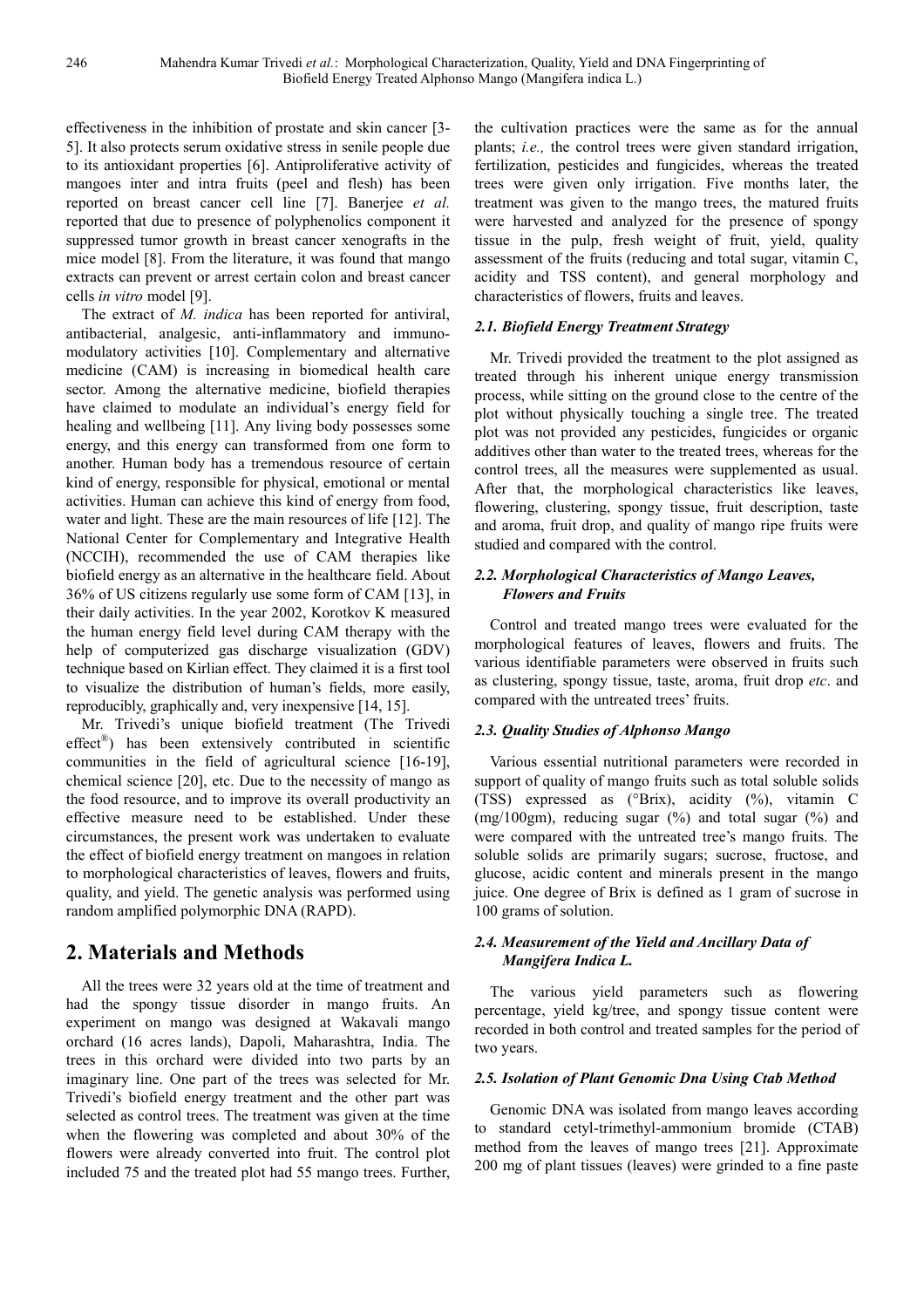in approximately 500 µL of CTAB buffer. The mixture (CTAB/plant extract) was transferred to a microcentrifuge tube, and incubated for about 15 min at 55oC in a recirculating water bath. After incubation, the mixture was centrifuged at 12000 g for 5 min and the supernatant was transferred to a clean microcentrifuge tube. After mixing with chloroform and iso-amyl alcohol followed by centrifugation the aqueous layers were isolated which contains DNA. Then, ammonium acetate followed by chilled absolute ethanol were added to precipitate the DNA content and stored at -20oC. The RNase treatment was provided to remove any RNA material followed by washing with DNA free sterile solution. The quantity of genomic DNA was measured at 260 nm using spectrophotometer [22].

#### *2.6. Random Amplified Polymorphic DNA (RAPD) Analysis*

DNA concentration was considered about 25 ng/µL using distilled deionized water for the polymerase chain reaction (PCR) experiment. The RAPD analysis was performed on the treated mango leaves using six RAPD primers, which were labelled as RPL 5A, RPL 7A, RPL 8A, RPL 16A, RPL 18A, and RPL 19A. The PCR mixture including 2.5 µL each of buffer, 4.0 mM each of dNTP, 2.5 µM each of primer, 5.0 µL (approximately 20 ng) of each genomic DNA, 2U each of Thermus aquaticus (Taq) polymerase, 1.5 µL of MgCl2 and 9.5 µL of water in a total of 25 µL with the following PCR amplification protocol; initial denaturation at 94oC for 4 min, followed by 10 cycles of annealing at 94oC for 1 min, 35 cycles annealing at 35°C for 1 min, and extension at 72°C for 2 min, followed by 94oC and 38oC for 1 min and 72oC for 1.5 min. Final extension cycle was carried out at 72°C for 7 min. Amplified PCR products (12 µL of each) from control and treated samples were loaded on to 1.5% agarose gel and resolved by electrophoresis at 75 volts. Each fragment was estimated using 100 bp ladder (Genei<sup>TM</sup>; Cat # RMBD19S). The gel was subsequently stained with ethidium bromide and viewed under UV-light [23]. Photographs were documented subsequently. The following formula was used for calculation of percentage of polymorphism. Percent polymorphism =  $A/B \times 100$ .

Where,  $A =$  number of polymorphic bands in treated plant; and  $B =$  number of polymorphic bands in control plant.

## **3. Results and Discussion**

#### *3.1. Morphological Characteristics of Mango Leaves, Flowers and Fruits*

Based on the observed data, a very few new leaves were appeared in the untreated mango trees and they were distorted with curly appearance and mostly infected. Besides, in the case of biofield energy treated trees showed new leaves without any distortion, started appearing immediately within first 2 months after treatment at numerous places (Fig. 1). Even the leaves of treated trees were started erupting from the infected shoots and were free from any infections, while the control trees did not show such type of phenomenon.

Leaves were more in number in the treated plants as compared to the control plants. Apart from leaves, the control mango trees showed an average 8 to 10 inches long flowering pattern with more male flowers. However, the flowering pattern of treated plants was completely transformed into compact one being 4 to 5 inches in length and having more female flowers. Moreover, 50 to 80% of malformation was consistently noticed in the untreated trees (Fig. 2).



*Figure 1. Representative photograph of mango leaves.* 



*Figure 2. Flowering pattern of Alphonso mango (Mangifera indica L.).* 

Clusters of fruitlets were observed in large quantity giving an appearance of 'jhumka' in the control sample. However, no such types of cluster of fruit lets were observed at the tip of the panicles. The weight of natured ripened mango was found on average 275 gm, medium sized with 50% lesser pulp in the control, while the biofield energy treated trees showed on the average weight of 400 gm, large sized and having more than 75% higher pulp.

After maturation of mangoes, the spongy tissues content were observed in fruit at ripe stage approximately 80% fruits were affected and at 16 anna maturity level about 60% fruits were affected with spongy tissue in control fruit.However, in biofield treated sample at 16 anna maturity stage the spongy tissue disorder was completely eradicated. The representative photomicrograph related to spongy tissues of control and in the treated mangoes are shown in Fig. 3.



*Figure 3. Representative photograph of mangoes with spongy tissue disorder.*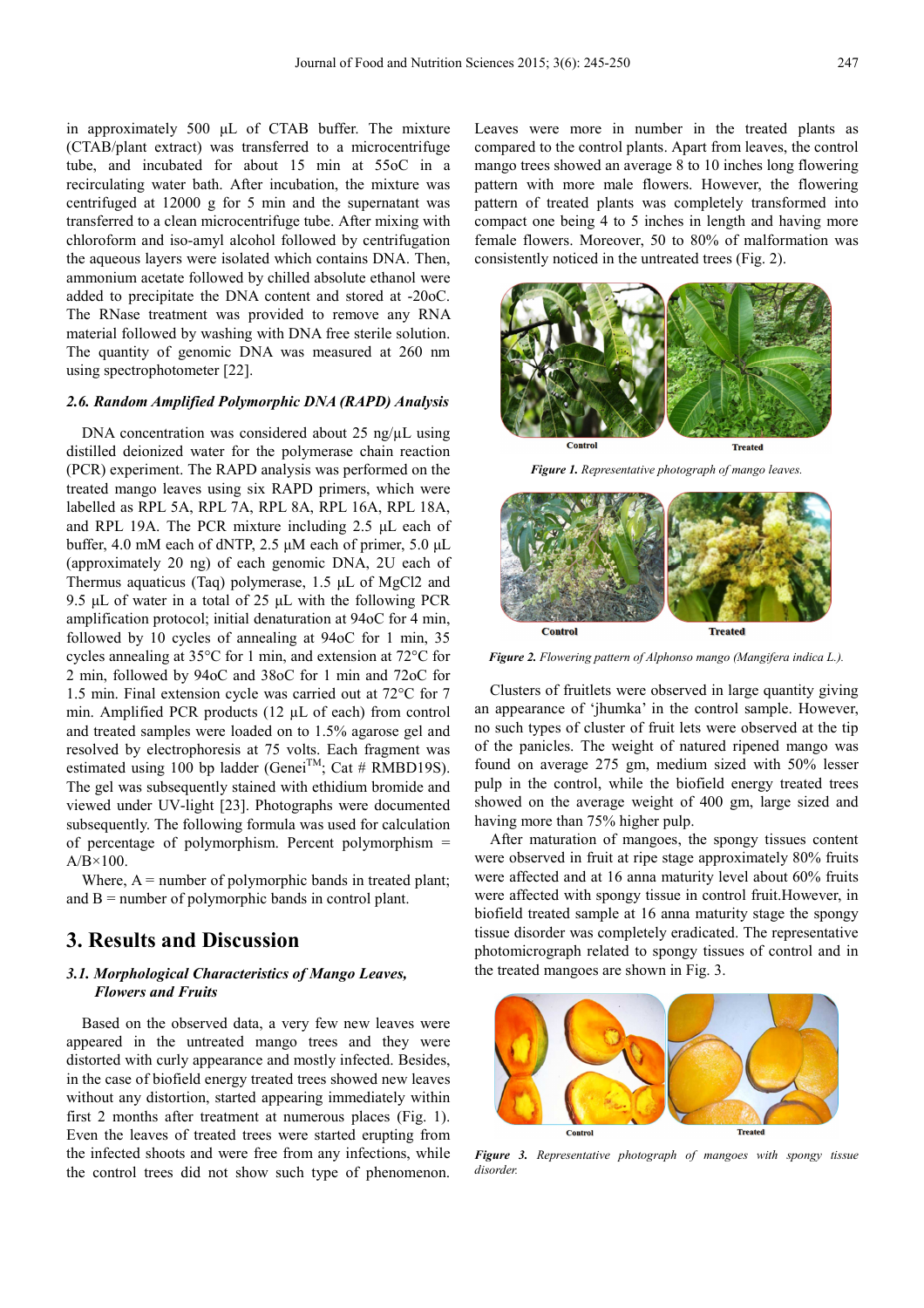Apart from spongy tissues, the flesh was intruded with more fibers, along with a thin peel as usual in control fruit, while flesh was free from fibers with highest TSS and one of the best keeping qualities ever observed with a thick peel in the treated fruits. According to Pinto *et al.* the absence of fibers is a characteristic which is sought to mango consumers [24]. Disease and pest attack were observed upto 80% in case of untreated sample, whereas diseases and pests attack were absolutely free in the biofield treated sample. The mangoes obtained from biofield energy treated trees were found more delicious in taste and very good aromatic odour as compared to the control. Fruit drop phenomenon was very common even after immense control measures in control, whereas no fruit drop was observed throughout the season in the treated trees.

#### *3.2. Quality Studies of Alphonso Mango*

The parameters that affect the quality of mango fruits are shown in Table 1.

*Table 1. Assessment of nutritional and quality parameters in Alphonso mango pulp (Mangifera indica L.).* 

| <b>Description</b> | <b>TSS</b> |      | <b>Acidity</b> Vitamin C | Reducing     | Total        |
|--------------------|------------|------|--------------------------|--------------|--------------|
|                    | (°Brix)    | (%)  | (mg/100 gm)              | Sugar $(\%)$ | Sugar $(\%)$ |
| Control            | 16         | 0.32 | 38.4                     | 6.5          | 28.03        |
| Treated            | 16         | 0.53 | 55.2                     | 4.6          | 20.87        |
|                    |            |      |                          |              |              |

TSS: Total soluble solids.

The TSS content was found as 16 °Brix in both control and treated groups. From the literature it was reported that greater than 14 °Brix of soluble solids indicates the good quality of mangoes. The TSS data were well matched with existed literature [25]. The present findings agreed with the results of the TSS content ranges between 16.25-27.65% Brix [26], and between 16.90 -28.26% Brix in genotype mango [27]. The acidity content in control Alphonso mango pulp was 0.32% and it was increased to 0.53% in the treated sample. There was about 65.63% increase in the acidity content in treated sample. In control sample vitamin C was found as 38.4 mg/100 gm and in the treated sample it was 55.2 mg/100 gm. Vitamin C in the treated Alphonso mango pulp content was 43.75% higher than the control mango farm. Vitamin C content has direct bearing with the immunity of the plant. Apart from these, the reducing sugar in control mangoes pulp was 6.5%, while it was reported 4.6% in treated pulp. Moreover, the content of total sugar was 28.03% in the control sample, whereas it was 20.87% in the biofield energy treated sample. Both the reducing and total sugar were reduced by 29.23% and 25.54%, respectively.

#### *3.3. Measurement of the Yield and Ancillary Data of Mangifera Indica L.*

In the treated plot of Alphonso mango, the biofield treatment effect was transmitted through out the following years. This was observed from the flowering and yield data recorded for the next year. The yield of flowers, fruits, and spongy tissue content within the pulp of control treated samples are shown in Table 2 and Fig. 4.

*Table 2. Comparison of yield with respect of flowering, fruit and spongy tissue of Alphonso mango (Mangifera indica L.).* 

| Year   | <b>Character</b>      | Control | <b>Treated</b> |
|--------|-----------------------|---------|----------------|
|        | Flowering $(\% )$     | 22      | 43             |
| Year 1 | Fruit (kg/tree)       | 19      | 28             |
|        | Spongy tissue $(\% )$ | 23      | 0.0            |
|        | Flowering $(\% )$     | 25      | 40             |
| Year 2 | Fruit (kg/tree)       | 20      | 25             |
|        | Spongy tissue $(\% )$ | 17.5    | 0.0            |

The flowering was 95.45% and 60% more in the first and second year, respectively as compared to the control. Moreover, the fruit yield was increased by 47.37% and 25% in the first and second years, respectively as compared to the control. The spongy tissue content in pulp of matured ripened mangoes was decreased by 100% in two consecutive years as compared to the control (Fig. 4).



*Figure 4. Percent yield of mango flowers, fruits and spongy tissues in the pulp.* 

#### *3.4. Random Amplified Polymorphic DNA (RAPD) Analysis*

The polymorphic DNA is responsible for giving the information about genetic marker due to its selective neutral nucleotide sequence and distinct genomes pattern [28, 29]. Here, RAPD was used as a DNA fingerprinting technique for evaluation of mango leaves. The control and treated samples were evaluated based on their various RAPD patterns. It is very simple to detect, because there is no need of DNA sequence information or synthesis of specific primers. It is a preferred tool being used nowadays to correlate the genetic similarity or mutations between species. The simplicity and wide field acceptability of RAPD technique due to short nucleotide primers, which were unrelated to known DNA sequences of the target organism [30]. The DNA fingerprinting by RAPD method was performed using six primers in the control and treated samples. The RAPD patterns of treated sample did not show any polymorphic bands as compared to the control. The bands scored of primers RPL 5A, RPL 7A, RPL 8A, RPL 16A, RPL 18A, RPL 19A were observed as 17, 15, 12, 14, 19, and 16, respectively. However, all the bands were common in control and treated samples; no band was unique. The level of true polymorphism between control and four treated samples was evaluated at 0% with all the six primers.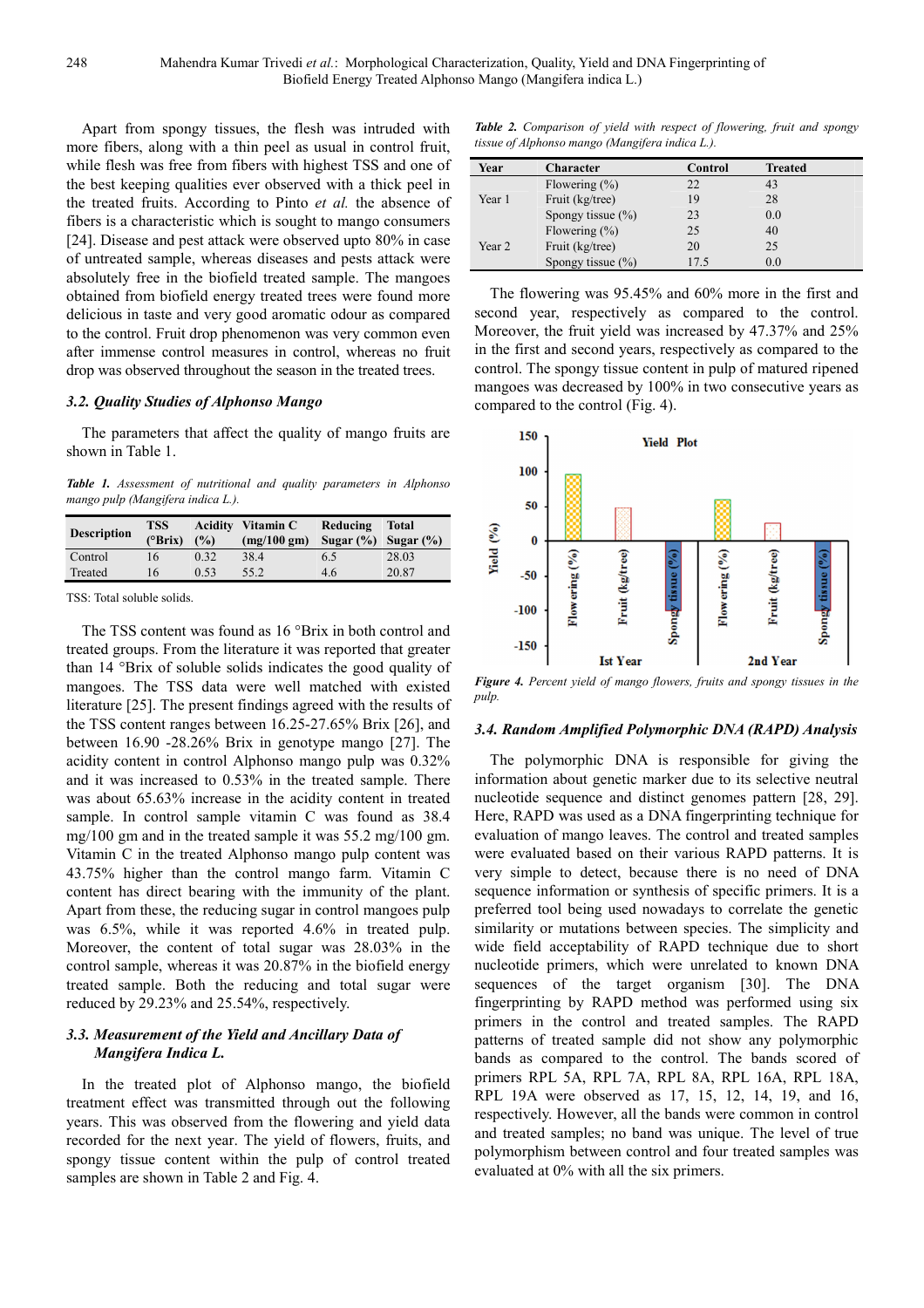According to the laws of nature, two to three months before the flowering starts, the tree itself designs the program of flowering period, fruiting period and the final product in terms of quality and quantity. So if any treatment is given during or after flowering, it will not so effective because of the predetermined program of a tree. But after Mr. Mahendra Trivedi's biofield energy treatment, on the plot was completely transformed even though they had already started flowering. In the treated trees, Trivedi's biofield energy not only altered the flowering pattern but also gave rise to complete eradication of spongy tissue malady by 100% in two consecutive years. Such enhanced growth patterns after biofield treatment also resulted into increased vitamin C level by 43.75% and decreased sugar content approximately by 30%. Throughout the experiment, neither any disease nor pest's attack was observed in the treated trees, no airborne infection too. Looking at the above improved parameters, it is expected that Mr. Trivedi's biofield energy treatment have caused these changes only by altering the DNA of the trees. On the contrary, after performing the DNA fingerprinting on leaves, no polymorphism was detected between control and The Trivedi Effect® sample. Based on RAPD data, it is assumed that Mr. Trivedi's unique biofield energy has altered either the biochemical or physiological pathways without causing any change at DNA level as the possibility of DNA getting altered has been ruled out. This is a unique phenomenon in the field of existing laws of present sciences. In the treated plot of Alphonso mango, The Trivedi effect<sup>®</sup> was transmitted through out the following years. This was observed from the flowering and yield data recorded for the second year. Biofield energy treatment could be responsible to improve the morphology of leaves, flowering pattern, fruits weight, quality and production yield. Based on these results, it is expected that biofield energy treatment has the scope to be an alternative approach for improvement in the morphological features, quality, immunity and overall productivity of the mangoes.

## **4. Conclusions**

Overall data suggest that the biofield energy treated Alphonso mango trees showed better morphological characteristics with respect to leaves, flowering pattern and fruits as compared to the control. Moreover, the quality and nutritional parameters were also improved in the treated sample. For example, acidity content and vitamin C were increased by 65.63% and 43.75%, respectively and sugar was decreased by about 29% as compared to the control. Besides, the spongy tissue content was absolutely diminished in the treated trees as compared to the control. Moreover, the yield of flowers and fruits in the treated plants were increased about 95.45 and 47.37%, respectively as compared to the control. No polymorphism was detected between control and four treated samples. In conclusion, the present investigation demonstrates that Mr. Trivedi's unique biofield energy treatment could be utilized as an alternate therapeutic approach concurrent with other existing therapy to improve the productivity of mango by reducing the spongy tissue

content in pulp in the field of agriculture.

## **Abbreviations**

USDA: United States department of agriculture; PCR: Polymerase chain reaction; NCCIH: National center for complementary and integrative health; CAM: Complementary and alternative medicine; RAPD: Random amplified polymorphic DNA; GDV: Gas discharge visualization; CTAB: Cetyl-trimethyl-ammonium bromide; TSS: Total soluble solids

## **Acknowledgements**

Financial assistance from Trivedi science, Trivedi testimonials and Trivedi master wellness is gratefully acknowledged. Authors thank Dr. Balasaheb Sawant Konkan Krishi Vidyapeeth, Maharashtra, India for their support.

## **References**

- [1] Madan K, Shukla DS, Tripathi R, Tripathi A, Singh R, et al. (2014) Isolation of three chemical constituents of *Mangifera indica* wood extract and their characterization by some spectroscopic techniques. IJETCAS 8: 217-218.
- [2] Gopalakrishnan S (2013) Marketing system of mangoes in India. World Appl Sci J 21: 1000-1007.
- [3] Prasad S, Kalra N, Singh M, Shukla Y (2008) Protective effects of lupeol and mango extract against androgen induced oxidative stress in Swiss albino mice. Asian J Androl 10: 313- 318.
- [4] Nigam N, Prasad S, Shukla Y (2007) Preventive effects of lupeol on DMBA induced DNA alkylation damage in mouse skin. Food Chem Toxicol 45: 2331-2335.
- [5] Saleem M, Afaq F, Adhami VM, Mukhtar H (2004) Lupeol modulates *NF-kappaB* and *PI3K/Akt* pathways and inhibits skin cancer in CD-1 mice. Oncogene 23: 5203-5214.
- [6] Pardo-Andreu GL, Philip SJ, Riano A, Sanchez C, Viada C, et al. (2006) *Mangifera indica* L. (Vimang) protection against serum oxidative stress in elderly humans. Arch Med Res 37: 158-164.
- [7] Taing MW, Pierson JT, Shaw PN, Dietzgen RG, Roberts-Thomson SJ, et al. (2015) Mango fruit extracts differentially affect proliferation and intracellular calcium signalling in *MCF-7* human breast cancer cells. J Chem 2015: Article ID 613268.
- [8] Banerjee N, Kim H, Krenek K, Talcott ST, Mertens-Talcott SU (2015) Mango polyphenolics suppressed tumor growth in breast cancer xenografts in mice: Role of the *PI3K/AKT* pathway and associated microRNAs. Nutr Res 35: 744-751.
- [9] http://www.the-cma.org.uk/Articles/Mango-Effective-in-Preventing-Certain-Colon-Breast-Cancer-Cells--4756/.
- [10] Makare N, Bodhankar S, Rangari V (2001) Immunomodulatory activity of alcoholic extract of *Mangifera indica* L. in mice. J Ethnopharmacol 78: 133-137.